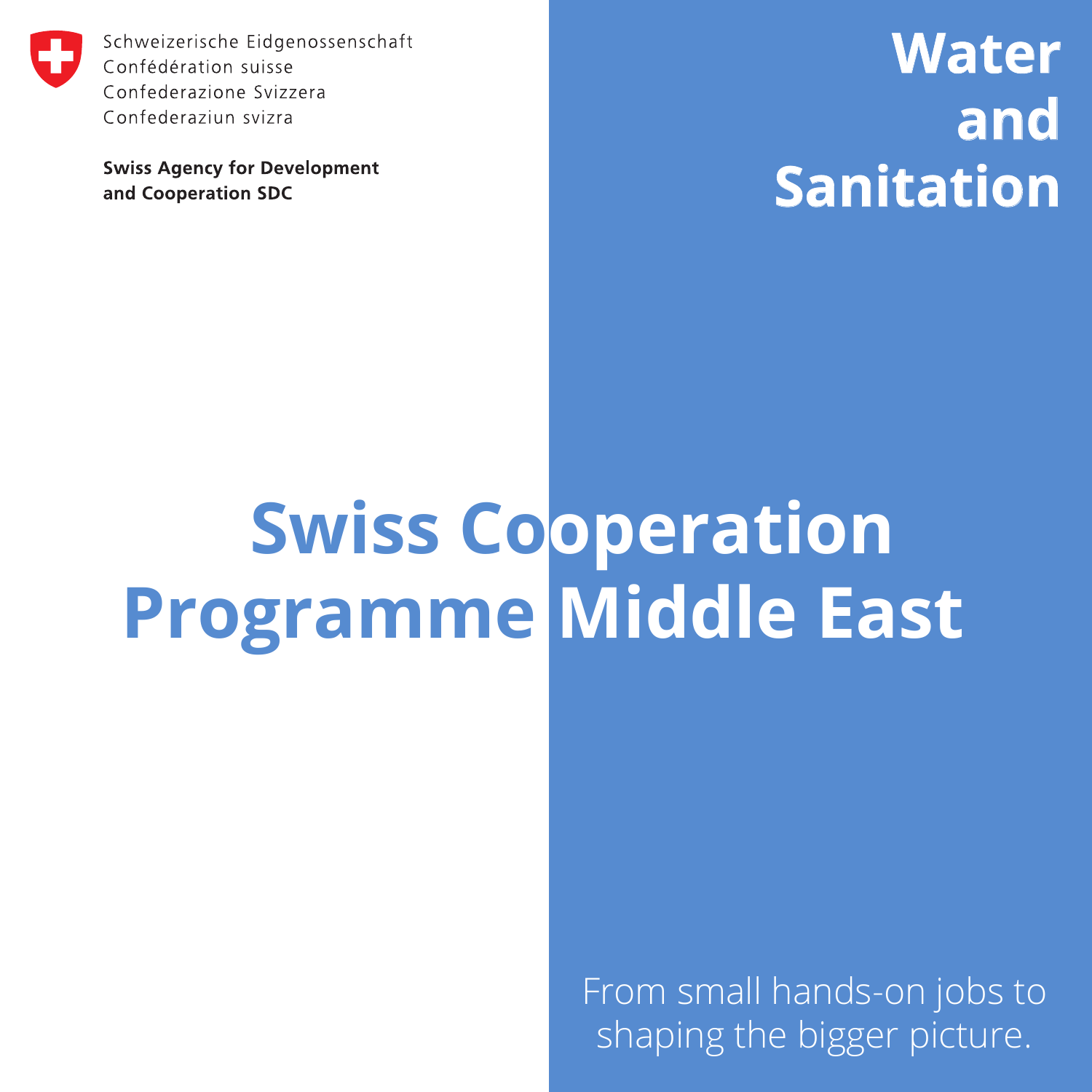## **Swiss Cooperation Programme Middle East**

**Since 2011, Switzerland has provided over CHF 500 million (approx. CHF 50 million per year) for the affected population in the region. Switzerland is actively responding to the significant and continuous humanitarian needs and is working to strengthen the resilience of the people of Syria and in the whole region. It is engaged in four priority areas:** 

- **Protection and Migration;**
- **Education and Income**
- **Conflict prevention and Peace promotion**
- **Water and Sanitation**

**To date, Switzerland has deployed 51 experts to Syria and other countries in the Middle East where they support international efforts to ensure access to drinking water, sanitation and shelter, and provide cash assistance and protection for the most affected and disadvantaged population groups, including children and young people**

*December 2020* **- Patrick Galli has just returned to Qamishli after a well-deserved break in Switzerland. During the interview, which was done via Skype, Patrick is sitting in his simple but well-equipped flat which is on the United Nations compound. "My way to work is really short," he tells me. "I simply go down the stairs, around the building and up the other side to reach my desk. But it's probably farther than most people walk to their home offices in Switzerland at the moment," he says referring to the COVID-19 pandemic.** 

**Patrick started his secondment with United Nations International Children's Emergency Fund (UNICEF) in January 2020, just a few weeks before COVID-19 gripped the world. The war in Syria had been going on for nine years, 11 million people were and are still in need of humanitarian assistance and more than 6.2 million have been internally displaced. The war-ravaged country has been extremely challenged for almost a decade, and the pandemic has put an extra burden on people's lives as well as humanitarian work. When COVID-19 first arrived in Syria, the Syrian government and the Kurdish Self-Administration, which controls large parts of north-eastern Syria, imposed some temporary lockdown and movement restriction measures, which could also be felt in Qamishli, a city of around 180,000 people.** 

**"The population is very much aware of the pandemic. Like in Europe, people wear masks in the streets and partial lockdowns have been imposed," Patrick explains. "My job has also been affected as I have not been able to go to the field as often as I would have liked and needed to," he says emphasising that working close to the people in need is very important to him.**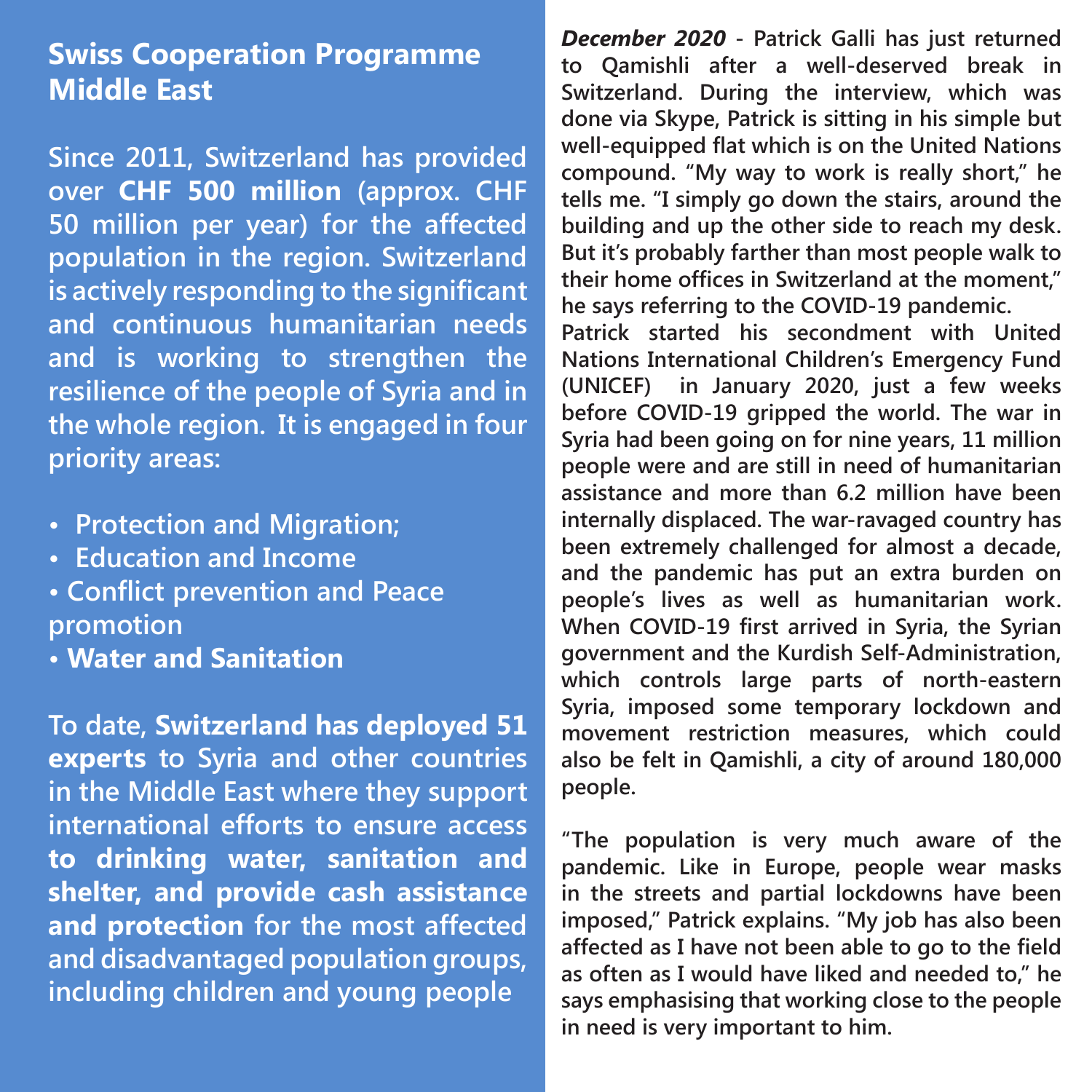

Patrick's work involves everything from small hands-on jobs, like checking the boreholes that provide the four official camps in northeast Syria with drinking water, to working on the bigger picture such as organising WASH coordination meetings and drafting strategies for more efficient and durable solutions for the camps' water supply and sanitation. "As there is no suitable groundwater in two of the major camps, the drinking water has to be collected from boreholes, which are 30 to 40km away, and brought to the camps by trucks."

One of the four camps UNICEF supplies WASH services to is 'Al Hol', Syria's largest formal camp for internally displaced persons (IDPs) and refugees. The population stands at 65,000, 10,000 of whom are the suspected wives and children of international ISIS combatants who went to Syria to fight; 30,000 are Iraqi refugees; and 25,000 are displaced persons from within Syria. The vast majority of the camp's population are women and children. "We provide 30 litres of drinking water per person per day, which means our daily water delivery amounts to more than two million litres of water. This is not a sustainable solution, but unfortunately the only possible option so far," he muses.

Patrick's contribution to shaping the bigger picture of the camps' water supply and sanitation has already borne fruit. UNICEF and Médecins Sans Frontières (MSF) are in the process of building two desalination plants for the Al Hol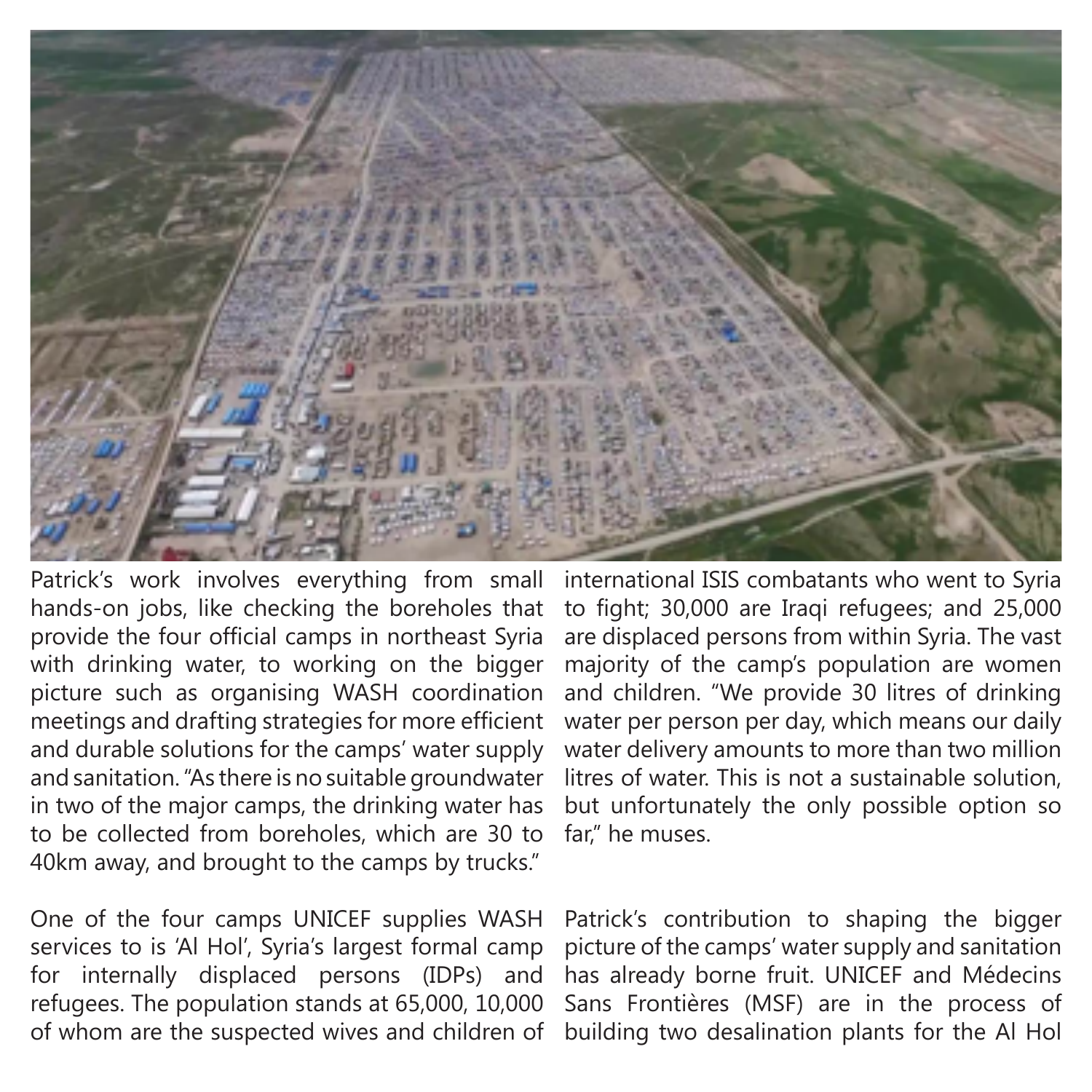camp. "By the beginning of 2021, these plants should provide around 50 percent of the camp's drinking water which will significantly reduce water trucking."

## **Challenges of secondments**

Secondments can sometimes be challenging for Swiss experts as they join an organisation on a temporary basis and are not part of the core team. Patrick, who has been seconded to UN agencies in countries like Kenya, Sudan, Niger, the Democratic Republic of Congo (DRC), Greece and Jordan, has always fitted in quite well. "My colleagues and senior management here in Syria consider me as a full part of the team. And even though it takes a few months to understand the context, the situation as well as the particularities of the location and the job, I believe Swiss experts can make a significant difference to the humanitarian work on the ground."

For the most part of his assignment Patrick supports the UNICEF WASH team as well as his other colleagues in the Qamishli field office. "I step in to do the jobs they cannot perform either because they lack the expertise, or they do not have time," he explains. "If it's skillrelated, I share my experience and knowledge which I hope makes a long-lasting difference to the WASH activities here." But sometimes Patrick's contribution goes beyond providing WASH-related advice. "As speaking up is uncommon in Syrian culture, I motivate my colleagues to stand up for themselves, make suggestions and provide constructive criticism



as this is the best way forward."

At the same time, secondments are a twoway street. Patrick's in-depth understanding of the context helps informing the broader Swiss humanitarian programming and contributes to Switzerland's ability to monitor implementing partners' projects and check whether they make a difference and reach the people in need. "I also love going to the field to meet the people we assist, the locals and government officials. I feel very privileged to call the field my office, which is wonderful for an outdoor and practical and solutions-oriented person like myself."

Due to his current tasks and priorities as well as COVID-19-related restrictions, direct contact with the camp population has been limited, however, building up good relations with other humanitarian actors as well as government counterparts is also a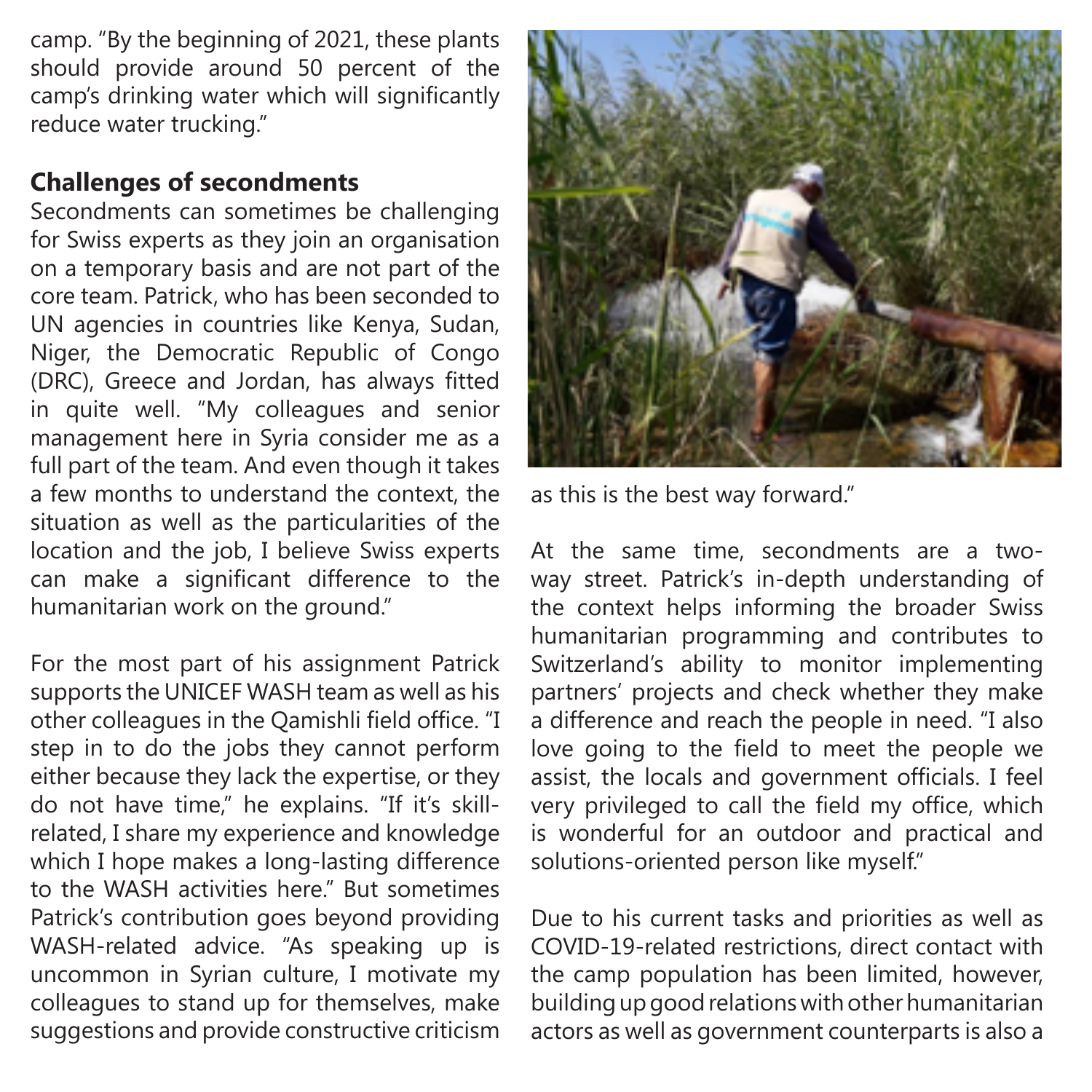

1\_UNICEF delivers critical humanitarian assistance, such as vaccines and other health and nutrition items across the country, including accessing hard-to-reach areas. Meanwhile, UNICEF and partners are improving school facilities, training teachers and repairing water and sanitation facilities.

very important aspect of Patrick's work. "We are all in the same boat and pull the same strings which fosters the good relationship between Switzerland, UN agencies and international non-governmental organisations (INGOs)," he explains.

As far as living in Qamishli is concerned, Patrick is content with what he has. "We have running water and central heating which works much better than in other countries I have lived in. In DRC, for example, I had no hot and very little running water and limited electricity. There is nothing to complain about," he says adding that

Qamishli does not see much violence these days. "There might be the occasional shooting near the checkpoints, but it's rare and on a very small scale," he says. "Of course, we have to be vigilant. Sometimes, there are agitations in the camps, especially when water deliveries are not sufficient or when there are community or personal issues amongst the camp residents, but I feel safe and am not worried here.